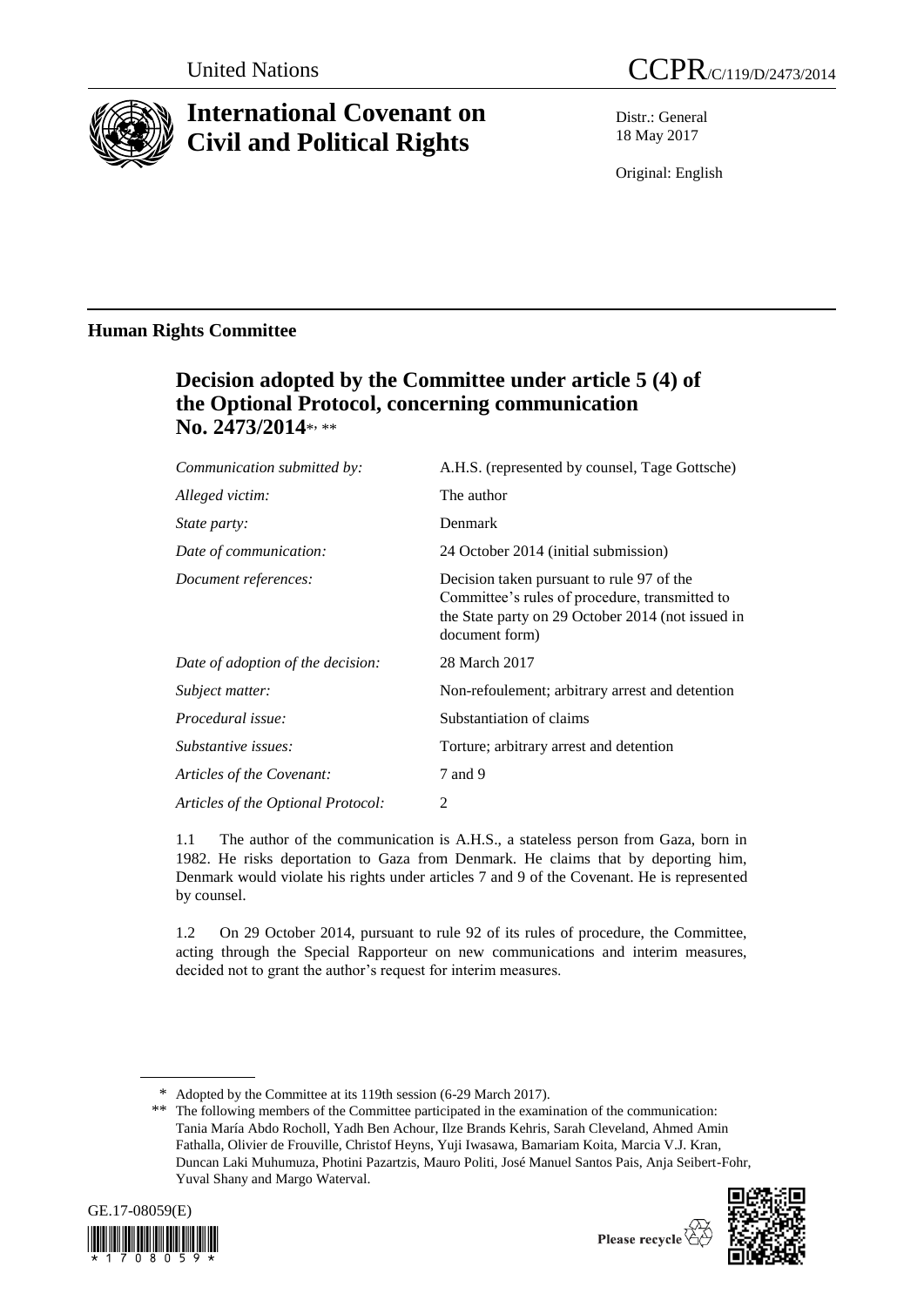# **The facts as submitted by the author**

2.1 Between 2007 and 2008, the author worked as a teacher at a university in Gaza. On 30 June 2008, he was fired by Hamas-affiliated staff allegedly for instructing students who had problems with Hamas. The author himself has never had political affiliations, but was a sympathizer of Fatah. In 2010, he received a summons to present himself at the Security Service Section of the city in which he lived. He did not go and left his home for a few days. After returning, he was attacked by Hamas and had to be hospitalized for head trauma. From the hospital, he was taken by Hamas to a prison and kept there for two weeks, during which time he was tortured by being beaten, hung up and hit on his feet. He was released on condition that he would cooperate and deliver information about Fatah. Approximately one month later, the author travelled to Egypt with the help of a smuggler. Some two months later, he returned home, again with the help of a smuggler. In December 2011, he travelled to Egypt and on 10 December 2011, while still in the country, he married a Danish citizen of Palestinian origin. In February 2012, he travelled once again to Gaza in order to arrange a visa for Denmark. On 25 April 2012, he arrived in Denmark. On 2 October 2012, he was granted a residence permit on the grounds of family reunification. On 4 January 2013, the author and his wife separated. On 25 January 2013, he applied for asylum. On 4 March 2013, his residence permit was revoked.

2.2 The reasons for asylum invoked by the author were his fear of detention and torture by Hamas because he fled and failed to provide them with information, as agreed to upon his release from detention, and his fear of being killed by his wife's family, who have highranking positions in Hamas, owing to a conflict with his father-in-law. On 6 December 2013, the Danish Immigration Service rejected his asylum application. On 19 June 2014, the Danish Refugee Appeals Board confirmed the decision of the Danish Immigration Service, having found that the facts of his story lacked consistency and credibility. The Board specified, among other reasons, that the author had not been in conflict with Hamas in the two years following his dismissal, although he alleged that Hamas was looking for him because of the advice he was providing to students; the author had travelled repeatedly in and out of Gaza; that the information on abuse during his detention cannot in itself justify granting asylum; and that the claims about attacks by his wife's family are not credible. The Board came to the conclusion that the author had not established that he would be at risk of personal persecution or inhuman treatment or punishment, which would justify granting him a residence permit.

2.3 During the appeals process, the author claimed that the human rights situation in Gaza justified, in itself, international protection. However, the Board found it unnecessary, in view of the facts of the case, to adopt a general position on the situation in Gaza.

2.4 The author claims to have exhausted all available domestic remedies since the decisions of the Board cannot be challenged in domestic courts.

# **The complaint**

3. The author alleges that if he were to return to Gaza, he would face the risk of assault by Hamas and a threat to his life from his wife's family in violation of articles 7 and 9 of the Covenant.

#### **State party's observations on admissibility and the merits**

4.1 In a note verbale dated 29 April 2014, the State party submitted its observations on the admissibility and merits of the communication. In its observations the State party claims that the communication should be considered inadmissible as the author has failed to establish a prima facie case under articles 7 and 9 of the Covenant. He has not provided substantial grounds to demonstrate that he would be in danger of being subjected to torture or other forms of cruel, inhuman or degrading treatment or punishment if he returned to Gaza. The author has failed to establish in any way how he is at risk of treatment in violation of article 9 of the Covenant.

4.2 The State party alleges that, should the communication be considered admissible, the facts as presented by the author do not reveal a violation of articles 7 and 9 of the Covenant. The State party cites the jurisprudence of the Committee according to which the risk of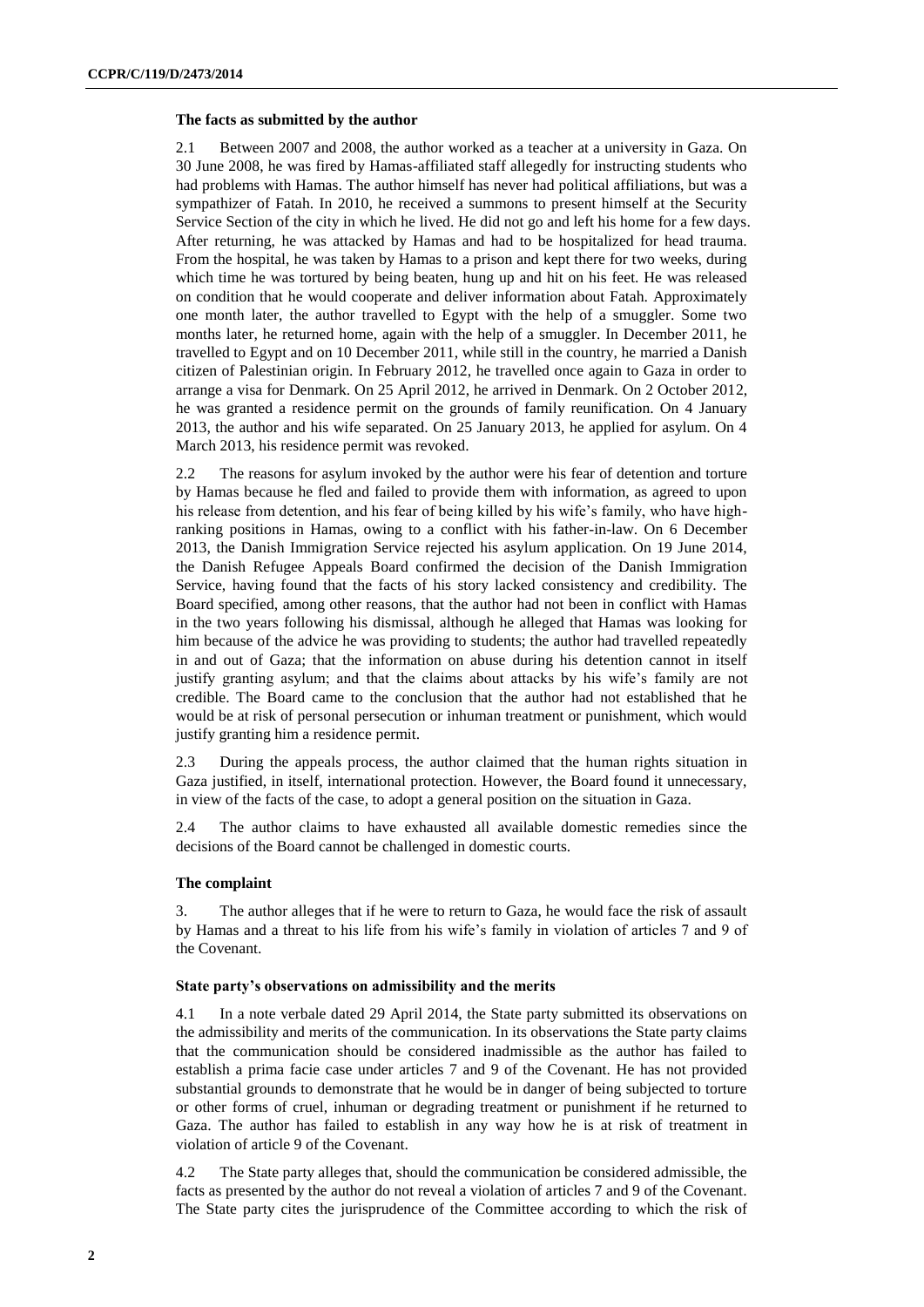being subjected to torture or ill-treatment must be personal and the author must provide substantial grounds to establish that a real risk of irreparable harm exists.<sup>1</sup>

4.3 The State party provided a detailed description of the asylum proceedings under the Aliens Act and decision-making processes and functioning of the Board.<sup>2</sup> It notes that in the present case, the Board concluded that the author's statements about his conflict with Hamas during his employment at the university were fabricated, together with his allegations about the conflict with his wife's family. The State party observes that the author's statements on several crucial points were inconsistent, vague, incoherent improbable and constantly being elaborated. The State party claims that the author appears to be a very low-profile individual, that neither he nor his family have ever been involved in any political activities, and that he has failed to give a coherent and logical account of why he was allegedly persecuted by Hamas. The State party also observes that the author has not provided any credible reasons for his conflict with his wife's family.

4.4 The State party submits that the author has failed to specify why the general conditions in Gaza are such that article 7 of the Covenant would be violated if he were to be returned. He also failed to refer to any specific background information. The State party refutes the author's allegation that the Board refused to review the situation in Gaza. It also submits that the Board has a comprehensive collection of general background material on the situation in the countries of origin of asylum seekers, which is continually updated. Having analysed the situation in Gaza, the State party agrees with the conclusion of the Board, namely that such a situation on its own cannot justify granting a residence permit.<sup>3</sup>

4.5 The State party observes that the author has not provided any explanation of why his return would constitute a violation of article 9 of the Covenant.

4.6 The State party further submits that the author has failed to provide any new, specific details about his situation to the Committee and that his communication merely reflects his disagreement with the assessment of his credibility by the Board. He has failed to identify any irregularity in the decision-making process or any risk factors that the Board has failed to take properly into account. The State party concludes that the author is in fact trying to use the Committee as an appellate body to have the factual circumstances of his claim reassessed.

# **Author's comments on the State party's observations**

5.1 On 27 August 2015, the author submitted his comments on the State party's observations.

5.2 The author argues that he has established a prima facie case under articles 7 and 9 of the Covenant on account of his fear of persecution by Hamas, on the one hand, owing to his previous persecution and imprisonment and, on the other hand, owing to his conflict with his father-in-law, who has relatives occupying high-ranking positions in Hamas. He also reiterates his claim regarding the failure of the State party to assess the general situation in Gaza, which has severely deteriorated since his arrival in Denmark.

### **State party's additional observations**

6. On 1 September 2015, with reference to its observations of 29 April 2014, the State party indicated that it had no additional observations.

<sup>&</sup>lt;sup>1</sup> The State party cites the views of the Committee as expressed in para. 5.4 of the decision concerning communication No. 1302/2004, *Dawood Khan v. Canada*, adopted on 25 July 2006.

<sup>2</sup> See communication No. 2186/2012, *X and X v. Denmark*, Views adopted on 22 October 2014, paras. 4.8-4.11.

<sup>3</sup> The State party refers to *Thematic Memorandum Palestine: The Gaza Strip after the War from 7 July to 26 August 2014* (Oslo, Landinfo, 2014) and United Kingdom of Great Britain and Northern Ireland, Foreign and Commonwealth Office, report entitled "Israel and the Occupied Palestinian Territories (OPTs) — country of concern: latest update, 30 September 2014", a report published on 16 October 2014.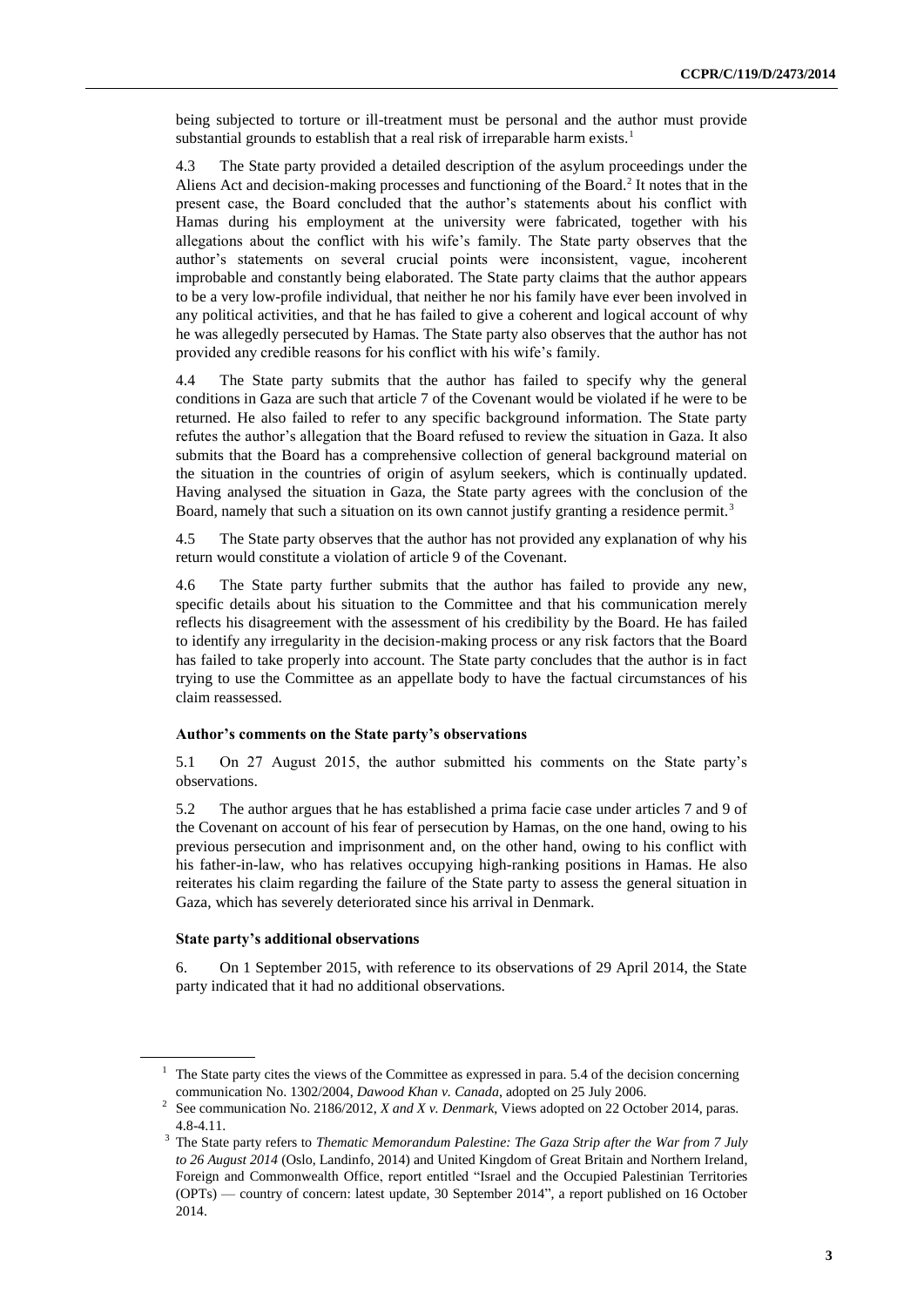# **Issues and proceedings before the Committee**

### *Consideration of admissibility*

7.1 Before considering any claim contained in a communication, the Committee must decide, in accordance with rule 93 of its rules of procedure, whether the communication is admissible under the Optional Protocol.

7.2 The Committee has ascertained, as required under article 5 (2) (a) of the Optional Protocol, that the same matter is not being examined under another procedure of international investigation or settlement.

7.3 The Committee takes note of the author's claim that he has exhausted all the effective domestic remedies available to him. In the absence of any objection by the State party in this connection, the Committee considers that the requirements of article 5 (2) (b) of the Optional Protocol have been met.

7.4 The Committee notes the State party's challenge to the admissibility of the communication pursuant to article 2 of the Optional Protocol on the ground that the author has failed to establish a prima facie case under articles 7 and 9 of the Covenant. The Committee notes the author's contentions that he has established a prima facie case on account of his fear of persecution by Hamas owing to his previous persecution and imprisonment and his conflict with his father-in-law.

7.5 The Committee recalls paragraph 12 of its general comment No. 31 (2004) on the nature of the general legal obligation imposed on States parties to the Covenant, in which it refers to the "obligation of States parties not to extradite, deport, expel or otherwise remove a person from their territory, where there are substantial grounds for believing that there is a real risk of irreparable harm, such as that contemplated by articles 6 and 7 of the Covenant". The Committee has also indicated that the risk must be personal and that the threshold for providing substantial grounds to establish that a real risk of irreparable harm exists is high.<sup>4</sup> The Committee also recalls its jurisprudence specifying that considerable weight should be given to the assessment conducted by the State party and that it is generally for the organs of the States parties to the Covenant to review or evaluate facts and evidence in order to determine whether such risk exists, unless it is found that the evaluation was clearly arbitrary or amounted to a manifest error or denial of justice.<sup>5</sup>

7.6 The Committee notes that the Board thoroughly examined the author's claim and considered his personal and family circumstances. It found that neither the author nor his family had ever been involved in any political activities, that the author had not provided any credible reasons for his conflict with his wife's family, that his statements on several crucial points had been inconsistent and vague and that he had failed to give a coherent and logical account of why he was allegedly persecuted by Hamas. On the basis of personal interviews with the author, the Board concluded that the author's statements about his conflict with Hamas during his employment at the university were fabricated, that his claims about potential attacks by his wife's family were not credible and that the author would not be at an actual and personal risk of persecution by Hamas if he returned to Gaza. The Committee also notes the State party's submission that it had reviewed the general situation in Gaza on the basis of the constantly updated country background information and has not found indications that the author would be at risk if returned there. The author has not explained why the decision of the Board would be manifestly unreasonable or arbitrary in nature. Accordingly, the Committee concludes that the author has failed to sufficiently substantiate his claim that his forcible removal would amount to a violation of article 7 of the Covenant and finds it inadmissible under article 2 of the Optional Protocol. For the same reasons, it finds the claim under article 9 of the Covenant to be inadmissible under article 2 of the Optional Protocol.

<sup>4</sup> See communications No. 2007/2010, *X v. Denmark*, Views adopted on 26 March 2014, para. 9.2; No. 692/1996, *A.R.J. v. Australia,* Views adopted on 28 July 1997, para. 6.6; and No. 1833/2008*, X v. Sweden*, Views adopted on 1 November 2011, para. 5.18.

<sup>5</sup> See communication No. 1957/2010, *Z.H. v. Australia*, Views adopted on 21 March 2013, para. 9.3.